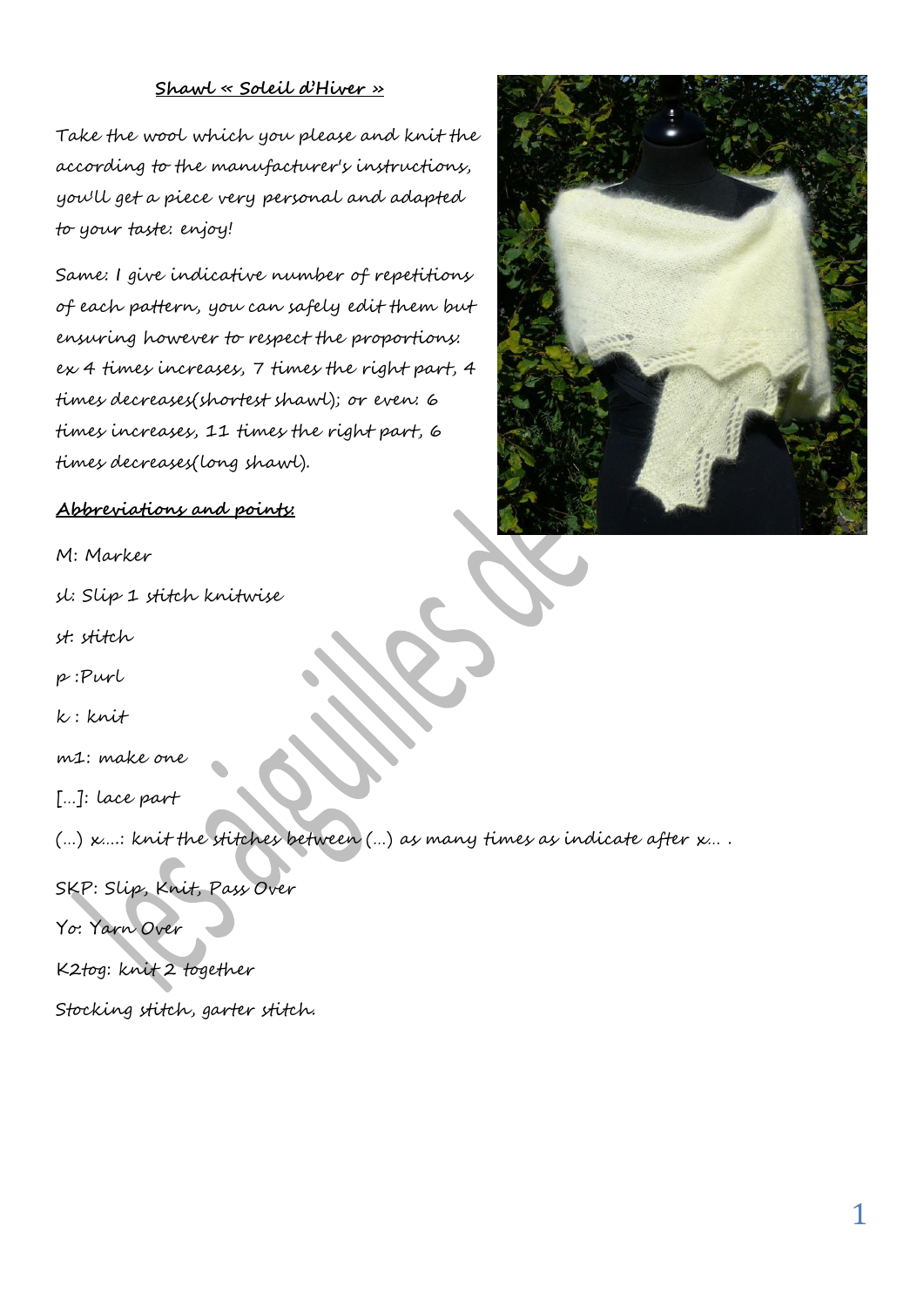#### **Increase section:**

Cast on 13 stitches .Knit 4 rows of garter stitch. : For the first one: k5, M, k1, M ,k7. And after the first four rows:

Row 1: (right side): (k1, p1) x2, k1, M, Knit all the stitches and before the marker, m1, M, [k3, 1 Yo, 1SKP, 1Yo, k2].

Row 2:( wrong side) [sl1, p5, k2], M, purl all the stitches between the markers, M, ( k1, p1) x2, k1.

Row 3:  $(k1, p1)$  x2, k1, M, knit all the stitches between the markers, M, [k4, 1YO, 1SKP, 1Yo, k2]

Row 4: [sl1, p6, k2], M, purl all the stitches between the markers, M, (k1, p1) x2, k1.

Row 5: (k1, p1) x2, k1, M, Knit all the stitches and before the marker, m1, M, [k5, 1Yo, 1SKP, 1Yo, k2]

Row 6: [sl1, p7, k2], M, purl all the stitches between the markers, M, (k1, p1) x2, k1.

Row 7: (k1, p1) x2, k1, M, Knit all the stitches and before the marker, m1, M, [k6, 1Yo, 1SKP, 1Yo, k2]

Row 8: [sl1, p8, k2], M, purl all the stitches between the markers, M, (k1, p1) x2, k1.

Row 9: (k1, p1) x2, k1, M, Knit all the stitches and before the marker, m1, M, [k7, 1Yo, 1SKP, 1Yo, k2]

Row 10: [sl1, p9, k2], M, purl all the stitches between the markers, M, (k1, p1) x2, k1.

Row 11: (k1, p1) x2, k1, M, kX, M, [k8,1Yo,1SKP,1Yo,k2]

Row 12: [sl1, p10, k2], M, purl all the stitches between the markers, M, (k1, p1) x2,  $k_{\mathcal{1}}$ .

Row 13: (k1, p1) x2, k1, », M, Knit all the stitches and before the marker, m1, M, [k9, 1Yo, 1SKP, 1Yo, k2]

Row 14: [sl1, p11, k2], M, purl all the stitches between the markers, M, (k1, p1) x2, k1.

Row 15: (k1, p1) x2, k1, M, Knit all the stitches and before the marker, m1, M, [10K, 1YO, 1SKP, 1YO, 2K]

Row 16: [bind off 8st in purling them, p4, k2], M, purl all the stitches between the  $markers$ ,  $M$ ,  $(k1, p1)$   $k2$ ,  $k1$ .

Reproduce 5 times this pattern and move to the Straight section of the shawl.

## **Straight section:**

Row 1: (right side): (k1, p1) x2, k1, M, knit all the stitches between the markers , M, [k3, 1 Yo, 1SKP, 1Yo, k2].

Row 2: ( wrong side) [sl1, p5, k2], M, purl all the stitches between the markers, M, ( k1, p1) x2, k1.

Row 3: (k1, p1) x2, k1, M, knit all the stitches between the markers, M, [k4, 1YO, 1SKP, 1Yo, k2]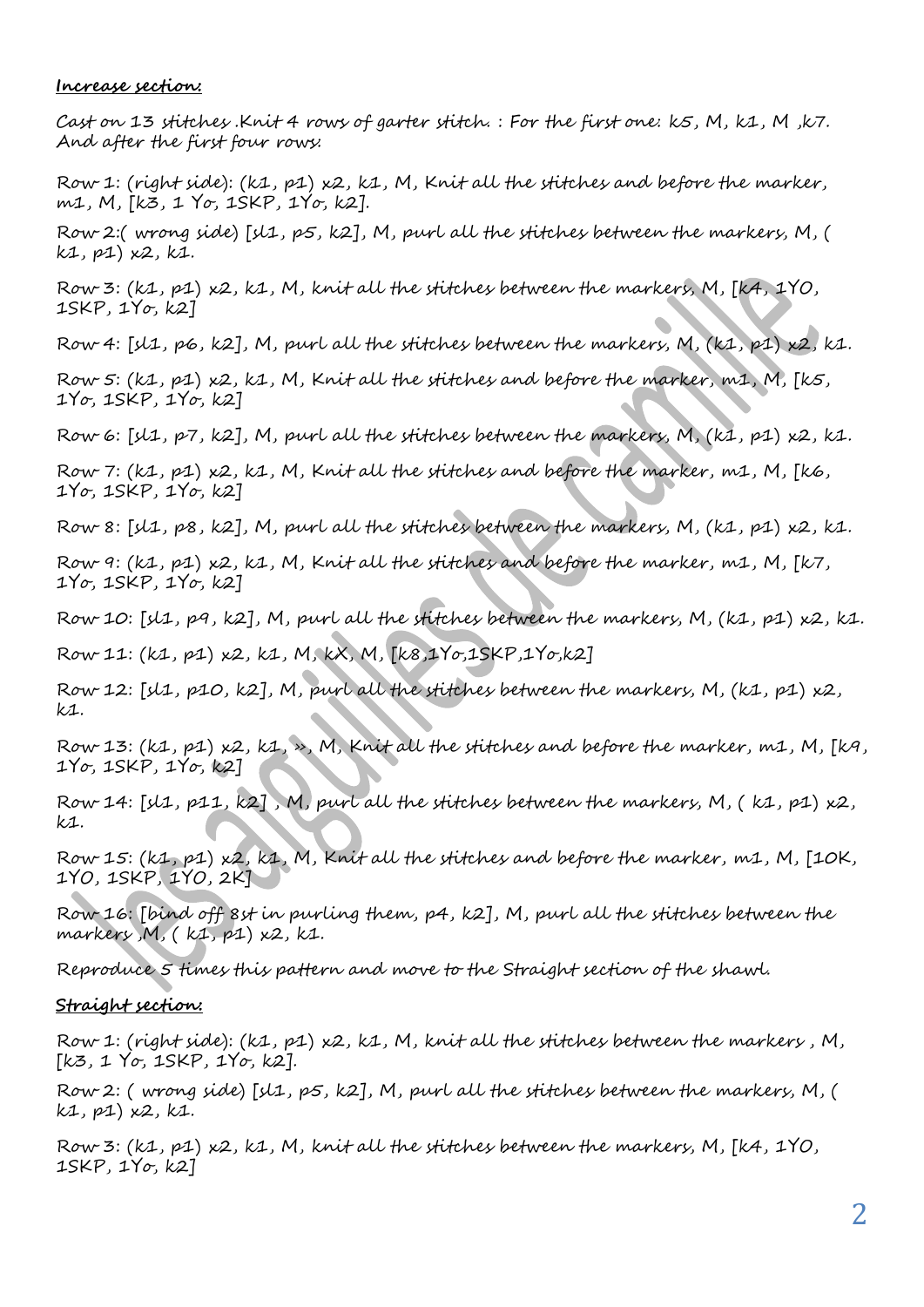Row 4: [sl1, p6, k2], M, purl all the stitches between the markers, M, (k1, p1) x2, k1.

Row 5: (k1, p1) x2, k1, M, knit all the stitches between the markers , M, [k5, 1Yo, 1SKP, 1Yo, k2]

Row 6: [sl1, p7, k2], M, purl all the stitches between the markers, M, (k1, p1) x2, k1.

Row 7: (k1, p1) x2, k1, M, knit all the stitches between the markers , M, [k6, 1Yo, 1SKP, 1Yo, k2]

Row 8:  $[31, p8, k2]$ , M, purl all the stitches between the markers, M,  $(k1, p1)$  x2, k1.

Row 9: (k1, p1) x2, k1, M, knit all the stitches between the markers , M, [k7, 1Yo, 1SKP, 1Yo, k2]

Row 10: [sl1, p9, k2], M, purl all the stitches between the markers, M, (k1, p1) x2, k1.

Row 11: (k1, p1) x2, k1, M, knit all the stitches between the markers , M, [k8, 1Yo, 1SKP, 1Yo, k2]

Row 12: [sl1, p10, k2], M, purl all the stitches between the markers, M, (k1, p1) x2, k1.

Row 13:  $(k1, p1)$   $k2$ ,  $k1$ ,  $\rightarrow$ , M, knit all the stitches between the markers, M, [ $k4$ , 1 $Y\sigma$ , 1SKP, 1Yo, k2]

Row 14: [sl1, p11, k2], M, purl all the stitches between the markers, M, (k1, p1) x2,  $k_{\mathcal{1}}$ .

Row 15: (k1, p1) x2, k1, M, knit all the stitches between the markers , M, [10K, 1YO, 1SKP, 1YO, 2K]

Row 16: [bind off 8st in purling them, p4, k2], M, purl all the stitches between the markers,  $M$ ,  $(k1, p1)$   $k2$ ,  $k1$ .

Reproduce 9 times this pattern and move to the decrease section of the shawl.

### **Decrease section :**

Row 1: (right side): (k1, p1) x2, k1, M, knit the stitches between the markers and when you have 2 stitches left before the marker: K2tog, M, [k3, 1 Yo, 1SKP, 1Yo, k2].

Row 2:( wrong side) [sl1, p5, k2], M, purl all the stitches between the markers ,M, ( k1, p1) x2, k1.

Row 3: (k1, p1) x2, k1, M, knit all the stitches between the markers, M, [k4, 1YO, 1SKP, 1Yo, k2]

Row 4: [sl1, p6, k2], M, purl all the stitches between the markers, M, (k1, p1) x2, k1.

Row 5: (k1, p1) x2, k1, M, knit the stitches between the markers and when you have 2 stitches left before the marker: K2tog, M, [k5, 1Yo, 1SKP, 1Yo, k2]

Row 6:  $[31, p7, k2]$ , M, purl all the stitches between the markers, M,  $(k1, p1)$  x2, k1.

Row 7: (k1, p1) x2, k1, M, knit the stitches between the markers and when you have 2 stitches left before the marker: K2tog, M, [k6, 1Yo, 1SKP, 1Yo, k2]

Row 8:  $[sl1, ps, k2]$ , M, purl all the stitches between the markers, M,  $(k1, p1)$  x2, k1.